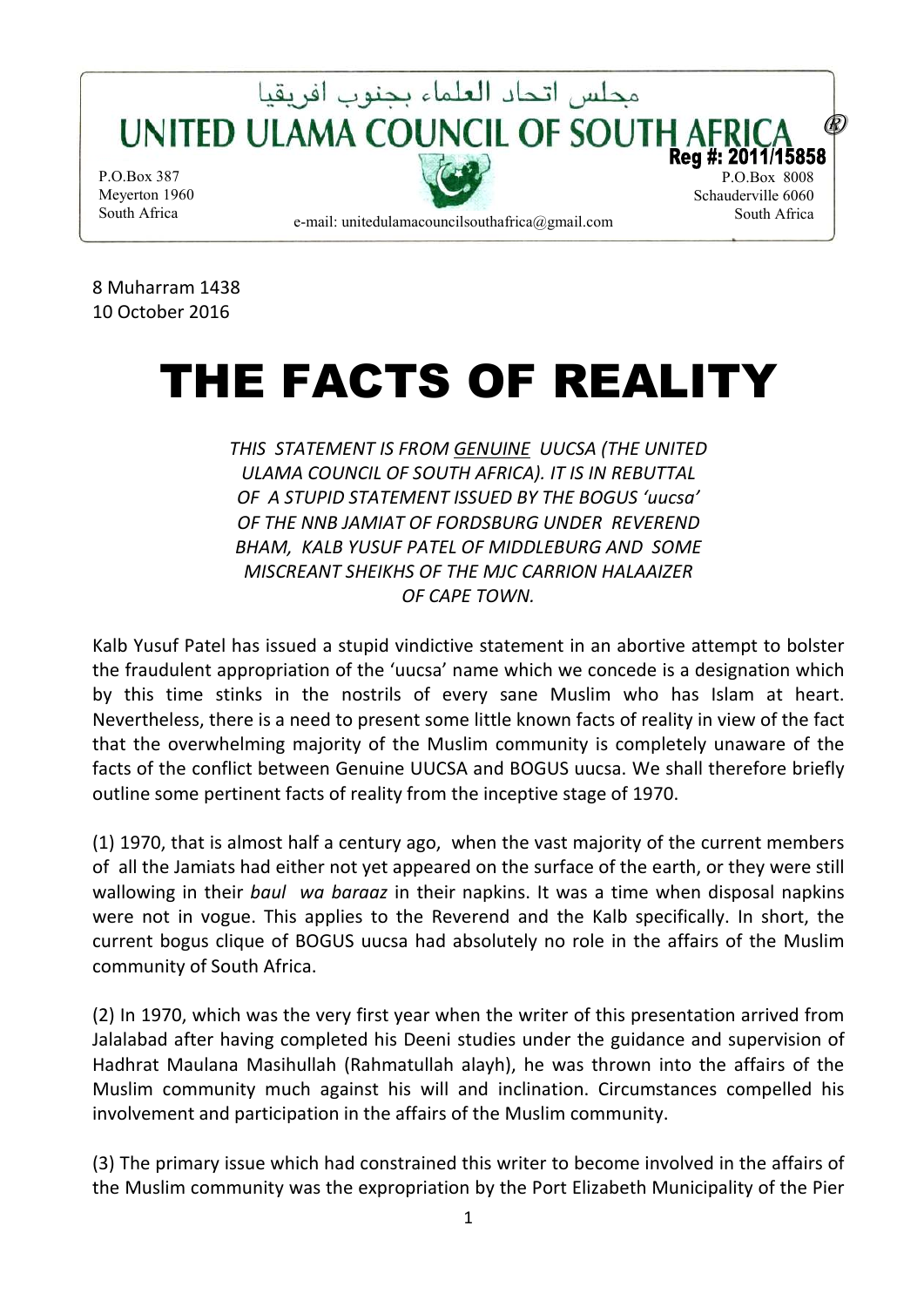Street Musjid. This was, to best of our knowledge, the oldest Musjid in Port Elizabeth. Its construction was funded by the last Khalifah of the Ottoman Empire.

The unscrupulous trustees of the Musjid had clandestinely agreed to sell the Musjid for R80,000 to the Municipality which was bent on demolishing the Musjid to make way for a freeway which was under construction at that time.

(4) The Municipality with the co-operation of the trustees, had absolutely refused to consider this writer's objection to the expropriation. The decision was made to demolish the Musjid. It then dawned on this writer by the Fadhl of Allah Ta'ala, to muster the support of all the then Ulama bodies in order to take the protest to a national level.

(5) In 1970, the following Ulama organizations had existed:

(a) Jamiatul Ulama Transvaal. NOTE: The current NNB Jamiat of Fordsburg is NOT and was NOT the Jamiatul Ulama Transvaal. Its claims to have been the old Transvaal Jamiat are satanically inspired.

- (b) Jamiatul Ulama Natal
- (c) Jamiatul Ulama Eastern Cape
- (d) Muslim Judicial Council Western Cape
- (e) Muslim Judicial Council Eastern Cape (This organization no longer exists).

(6) Jamiatul Ulama Eastern Cape: This body had just been formed in 1970, and was dubbed by its detractors as a *"one man jamiat"* just as the evil molvies today are dubbing the Musjlisul Ulama of S.A. as *"a one man show".* There is no need for us to dwell on this stupidity, save to mention what the Qur'aan Majeed states about *"one man bodies". `* 

# *"Verily, Ibraaheem was (alone) an (entire) Ummah, Qaanit Obedient and fully submissive to Allah Ta'ala, and Haneef (devoid of the slightest vestige of deviation). And, he was not of the mushrikeen." (Aayat 120, An-Nahal)*

The Jamiatul Ulama Eastern Cape as well as the Mujlisul Ulama of S.A. were and are within the scope of this Qur'aanic aayat. These so-called *"one man bodies"* constitute an *'Ummah'*, and the Deeni activities emanating in the wake of their establishment confirm the *Ummah* status of the Jamiatul Ulama Eastern Cape which functioned under the guidance and spiritual shadow of Hadhrat Masihullah (Rahmatullah alayh) whose parting advice to this writer was to remain aloof (*Haneef*) and *Qaanit*, and not fall into the mess of paper bodies by joining organizations whose objective is not the Aakhirah and Allah's Pleasure. This is brief sums up our *"one man"* Ummah status whose call everyone in the land is constrained to heed, both, friend and foe, sympathizer and rejecter.

(7) This "one man", in fact a 'junior one man' Jamiatul Ulama Eastern Cape, set in motion the plan to organize a meeting of all the Ulama bodies for presenting a unified stance and voice to oppose the expropriation of the Musjid. Thus, this writer contacted all, the then senior Ulama of all the Ulama organizations and prevailed upon them to attend a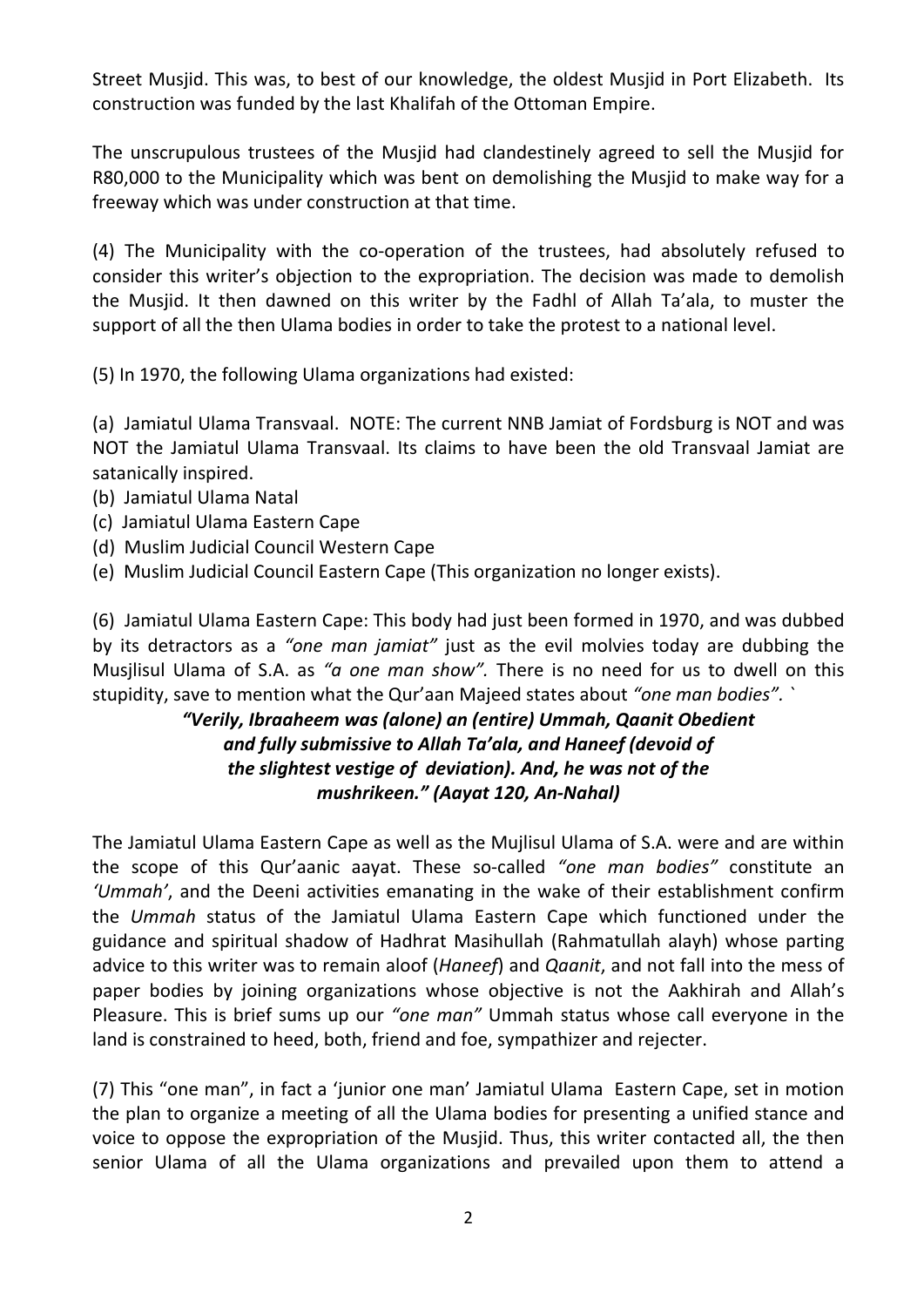conference to be held in Port Elizabeth to discuss and present a unified stance for opposing the P.E. Municipality's expropriation order.

(8) Every Ulama organization accepted this writer's invitation, and sent their most senior Ulama to Port Elizabeth to attend the conference. This writer was the most junior and most insignificant member at the time. It was his first year after completing at Madrasah. The following very noteworthy facts regarding this historical gathering of Ulama should be borne in mind:

- This was the very first time in the history of the South African Muslim community that all Ulama bodies, without a single exception, had attended a national conference.
- And, this was also the *last time.* Never thereafter had the Ulama succeeded in having a gathering/conference of *all* Ulama organizations, nor did the Ulama succeed thereafter in presenting consensus or a unified statement on even a single issue affecting the Muslim community, not even on the very important and sensitive issue of the film which pictorially depicted the Sahaabah – the film known as *"The Messenger"*.
- Today the Ulama, due to their villainy and worldly lusts, are the most fragmented members of the Ummah with daggers at each other's throats, and with daggers in their hearts. This is clearly illustrated by the evil kuffaar court cases initiated by the satanic NNB Jamiat of Fordsburg with poodles such as the MJC and Jamiat KZN tagging along with disgraceful docility in the flotsam of *baatil* which their *nafsaani* lusts are pursuing.

(9) The groundwork, the field work and every aspect of the action to oppose the expropriation were executed by *only* the *"one man jamiat"*, and this with the full and wholehearted co-operation and endorsement of *all* the Ulama organizations. We must add here, that despite our sharp differences with the Ulama of the MJC of that early period, they (the MJC Sheikhs) were unlike the flotsam of *istinja* characters which pose as the MJC of this era. The senior Sheiks of that time, e.g. Sheikh Najaar and Sheikh Nazeem, were responsible men who were amenable to valid Deeni talks.

The Ulama of the other two Jamiats who had participated in the P.E. conferences were Mufti Sanjalvi (Senior), and his son, Maulana Ebrahim Mia, Mufti Ahmed Mia, Maulana A.H. Omarjee and Maulana C.M. Sema (Rahmatullah alayhim). All of them are now underground.

None of the present flotsam clique of ulama-e-soo' such as the Reverend, the Kalb and the Istinja sheikhs, had any share in that first and last unified gathering of *all* the Ulama organizations of South Africa. The only junior who was fully involved and at the helm was this writer.

(10) Without the slightest fear of contradiction from any source whatsoever, this writer states with emphasis that he was the sole operator of the plan which had been unfurled in the name of all the Ulama of S.A. This writer would act and issue statements on behalf of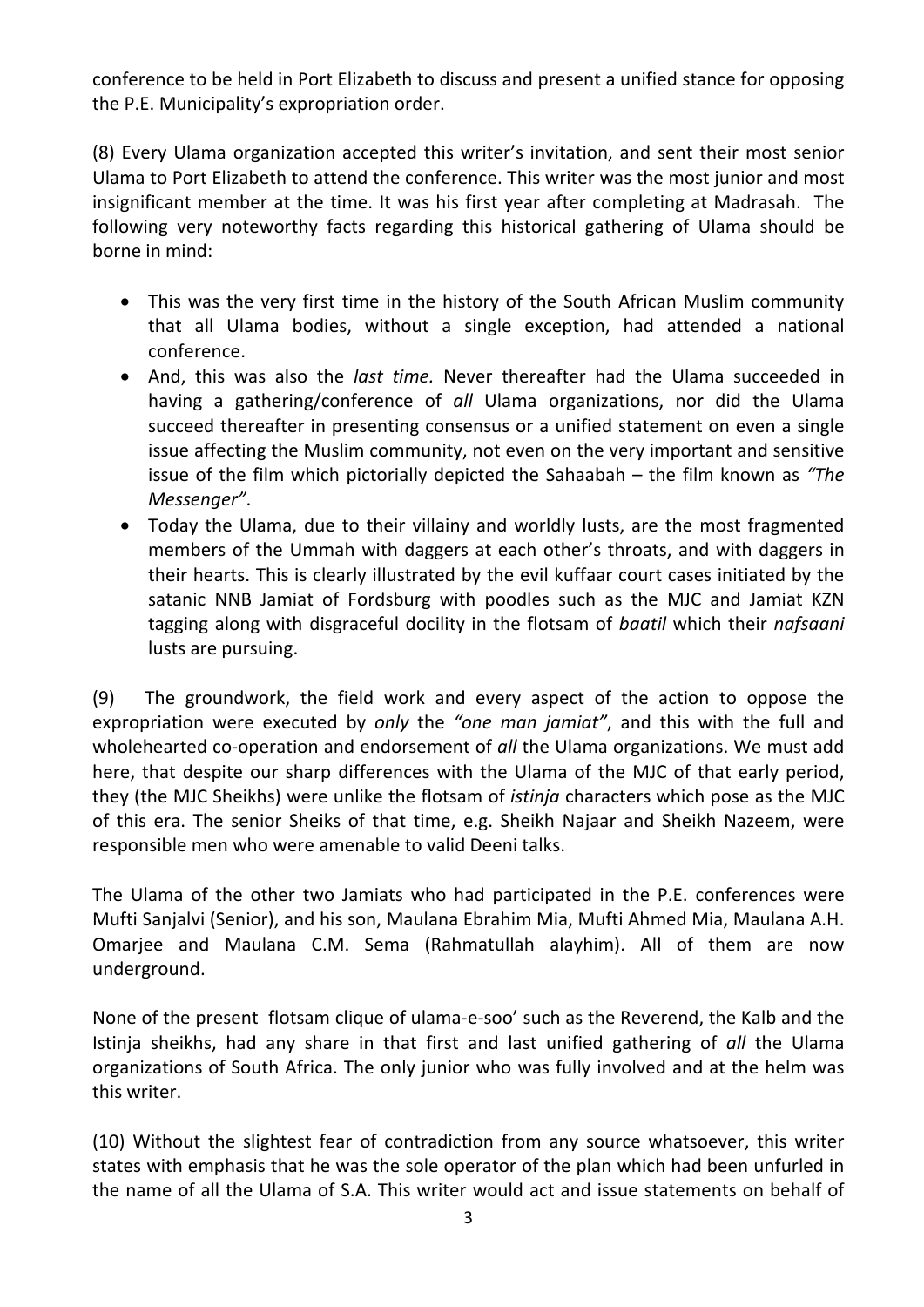*all* the Ulama organizations with none opposing even a single decision or step which the *"one man ummah'* effected in the plan to save the Musjid from demolition. There are copious documents in our archives to back up every statement being made here. Insha-Allah, at a later stage these documents shall be released for the information and edification of the Muslim community.

(11) Allah Ta'ala gave us a resounding victory over the City Council. The unified stance of *all* the Ulama bodies was the overt cause for our success. The actual and real Cause, was Allah's Fadhl which He grants to whomever He wills. It was our Deeni struggle to save the Musjid. It was not like any of the rubbish projects of pure *nafsaaniyat* which todays molvies organize in the name of the Deen, but the true motive being the dunya – *hub-e-maal and hubb-e-jah.* 

(12) The first persons to moot the idea of a unified Ulama body of South Africa in the wake of the success we had achieved, were Maulana Sema and Sheikh Najaar. They urged that the function of the COMMITTEE of ULAMA which had been established to represent *all* the Ulama organizations should not be confined to the one issue of the Pier Street Musjid. This writer while acting as the Secretary of the Committee of Ulama was in reality holding the positions of all officials an organization requires for functioning. It is stressed here that besides full moral support, no practical assistance and no financial assistance of any kind, were forthcoming from any Ulama body. Anyhow, the objective of the *"one man jamiat"*  for having organized the Ulama conference was *only* to gain the moral support of all the Ulama of the country and to enable us to speak with one unified voice and adopt a unified stance. In this, Alhamdulillah, we were 100% successful.

(13) In the light of this background, understand the birth of genuine UUCSA with this writer at its helm. We shall not deal much with its formation in view of the ongoing legal battle between us and the Bogus entity which has shamelessly instituted kuffaar court action into which we have been most reluctantly drawn.

(14) The current kuffaar court wrangles are most disgusting, shameless, disgraceful and most unbecoming of Ulama. The Reverend and the Kalb have absolutely no Islamic skin on their faces. Despite honourable proposals having been made by us to settle this haraam wrangle out of kuffaar court, these devils in human form have refused our proposals. And, why should they accept when they are *shayaateenul ins (human shaitaans)*?

(15) What is in the name UUCSA? Firstly, due to these kuffaar court proceedings and due to the extremely dishonest and insincere intentions of those who represent BOGUS uucsa, the name 'uucsa' reeks of *najaasat* – the najaasat of *hub-e-dunya (love of the world).* So why do we of Genuine UUCSA, cling to this stinking name?

#### **The answer**

The shayaateen of Bogus uucsa, are advertising themselves as being the "umbrella" body of the Ulama of South Africa. With this designation they are conveying to the unwary Muslim public and to government agencies that they (i.e. the Bogus) are speaking for the *entire*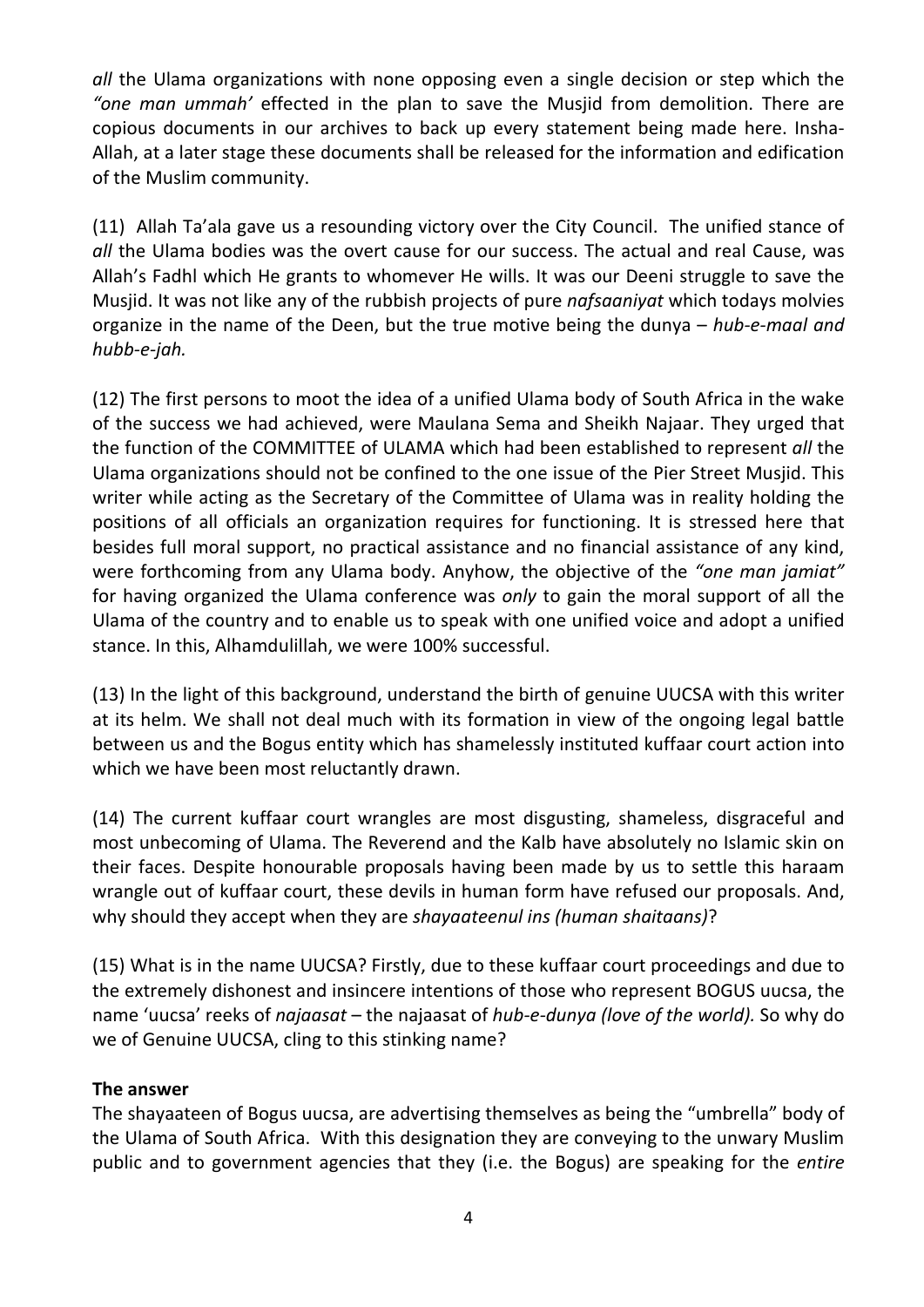Muslim community of South Africa, and also for *all* the Ulama of the country. Both these claims are absolutely false and stinking lies.

What is the need to contest these shayaateen on this issue?

### **The answer**

If those of BOGUS uucsa had been Ulama-e-Haqq, we would have offered our wholehearted support to their dubbing themselves as the "umbrella" body representing all of us – laymen and ulama. *But the reality is that they are sell-outs, traitors to Islam, villains, highway robbers of Imaan, prostitutes of the morality of the community, legalizers and feeders of carrion, legalizers of riba, legalizers of kuffaar sport, etc., etc. They clandestinely* collude with government agencies to initiate haraam projects in the name of the Muslim community and the Ulama of the country when in reality they do not represent the vast majority of both laymen and Ulama.

BOGUS uucsa is a small clique of greedy molvis and sheikhs with a voracious lust for name and fame, whose primary objective is *hub-e-maal and hubb-e-jah.* BOGUS uucsa is a paper body devoid of reality. Whilst the Jamiat KZN itself had agreed with us regarding the paper and stupid status of BOGUS uucsa, it is indeed disgraceful and utterly lamentable that the current Jamiat leadership considers it honourable to tag along like a meek dog with its haraam affiliation which smacks of rejection of the Haqq – the Haqq for which the senior Ulama had established Jamiatul Ulama Natal.

## (16) **Our two proposals**

The following are our two proposals for settling this haraam kuffaar court disgraceful wrangle:

(i) Both entities, viz. BOGUS uucsa and GENUINE UUCSA drop and bury the stinking 'uucsa' name. We suggested that they should adopt a name which is not deceptive, which does not mislead the public and the government into the falsehood of them (BOGUS) being the voice of the entire Muslim community of the country.

#### OR

(ii) Retain the name, but only statements should be issued on issues on which Consensus has been achieved. Each Ulama affiliate body should have the right of veto. If consensus on an issue cannot be achieved, each Ulama body may issue statements in its own name.

But, BOGUS had rejected both these reasonable and valid proposals. They intransigently persist to drag us into kuffaar court. Proceeding to court was NOT our initiative, and we remain the most amenable to settle this filth out of kuffaar court. But the kufr in the hearts of the Reverend and the Kalb is manifesting itself in these kuffaar court proceedings.

We believe that it is also the obligation of laymen to advise the Bogus chaps about the grave error of their rejection of the perfectly valid proposals we have submitted to them for settling the matter out of kuffaar court. But we have discerned that they come within the scope of the following Hadith of Rasulullah (Sallallahu alayhi wasallam):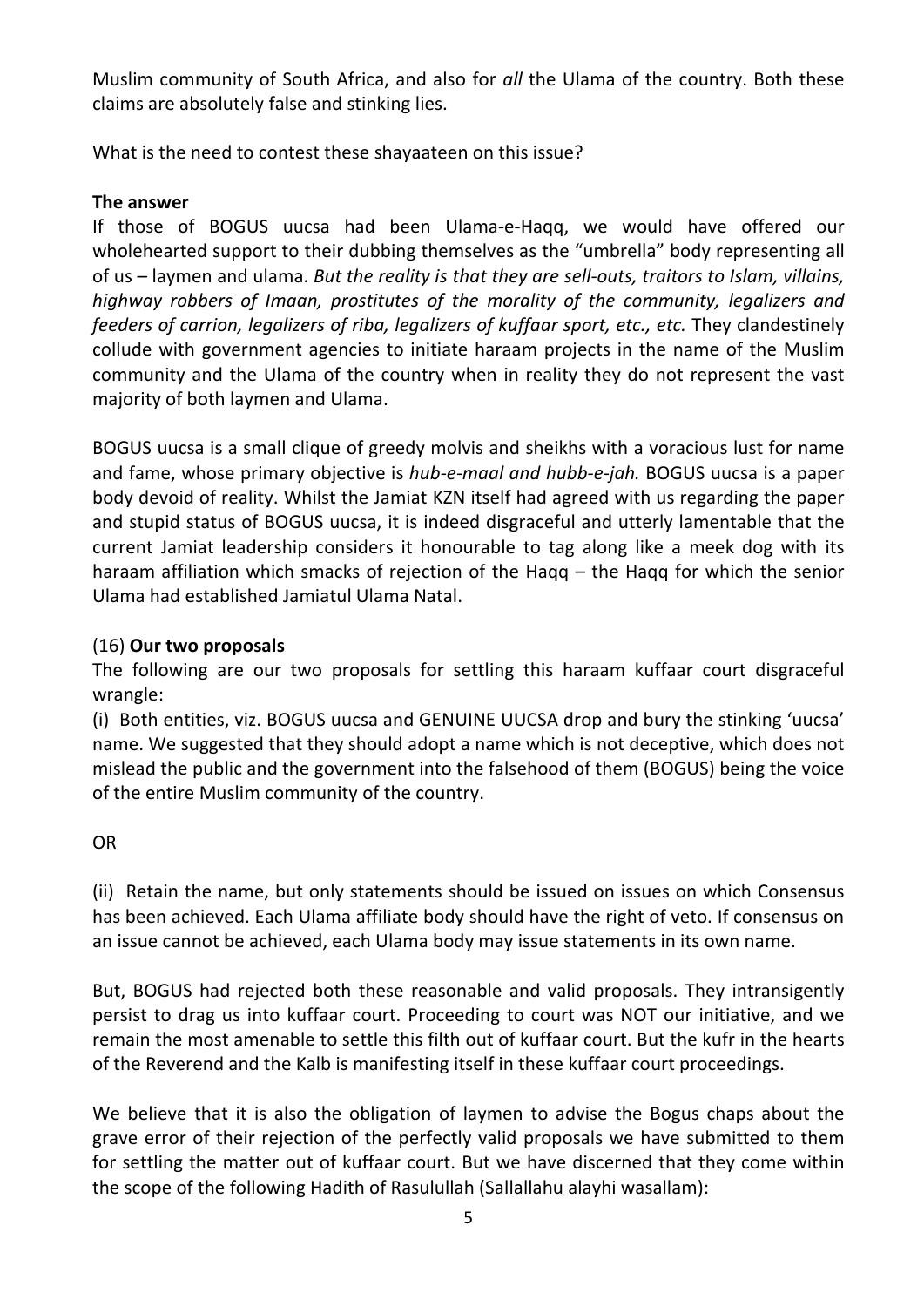## *"Soon shall there be in my Ummah such people in whom these nafsaani lusts will permeate just as (the disease) of rabies permeates every vein and joint of a person."*

(17) Let it be well understood, that whoever achieves any measure of success in any kuffaar court action, has not gained any Deeni victory. There is nothing to gloat about being 'successful' in kuffaar court which functions on shaitaani principles and rules.

Furthermore, the tussle between Haqq and baatil is an imperative of worldly life. Allah Ta'ala has created this dunya to be the arena for the conflict between Haqq and baatil, and this battle will endure until the end of the world.

In this regard, a setback for the Haqq in any battle will not be surprising. This is the *dunya*. The fight between Haqq and baatil is described in the Hadith as *As-Sijaal bainana (like a bucket between us).* The see-saw nature of the conflict is described in the Hadith like a bucket at the communal water well. Sometimes the bucket is in this one's hands, and sometimes in that one's hands.

At Badr, Rasulullah (Sallallahu alayhi wasallam) and the Sahaabah had a resounding victory. Similarly, in most battles they were victorious. But in Uhd, Hunain, etc. they suffered severe losses. The world is not the abode for every struggle of the Haqq to gain victory by miracles. Sometimes Haqq will be successful, and sometimes baatil will be superficially successful. But the Hadith states: *"Haqq will always surface (be above), never shall it be suppressed (for too long).* 

Another important attribute of Haqq is that a single servant of Allah holding the status of an *'Ummah'* is sufficient for a world full of moron, mongrel slaves of shaitaan who pose as 'ulama', but who in reality are *shayaateenul ins.* 

(18) There will be nothing to gloat about in the wake of success in a kuffaar court. On the contrary, the court action is lamentable and brings disgrace on the Ulama Fraternity.

(19) In the recent court proceedings in the Western Cape High Court, the kuffaar women's entity, the *Women's Legal Centre (WLC)* has applied to the court to compel the government to enact haraam legislation for controlling Muslim marriages – control which is subtly dubbed *"recognition of Muslim marriages".* If the kuffaar entity succeeds in its conspiracy, which BOGUS uucsa is supporting, Muslim marriages will be submitted to kuffaar laws in total rejection of Qur'aanic laws which govern Muslim marriages.

(20) The NNB Jamiat of Fordsburg and the MJC carrion halaalizer are shamelessly and disgracefully supporting the kuffaar women's organization. BOGUS uucsa is in support of this measure of kufr for which the kuffaar entity has applied to court. Unable to hold himself, the Kalb says in his stupid article: *"The truth is the matter has "NOT" been thrown out of court but postponed to the 20 March 2017."* All Muslims should supplicate to Allah Ta'ala for the failure of the WLC and its so-called 'Muslim' supporters such as the NNB Jamiat and the MJC operating as BOGUS uucsa.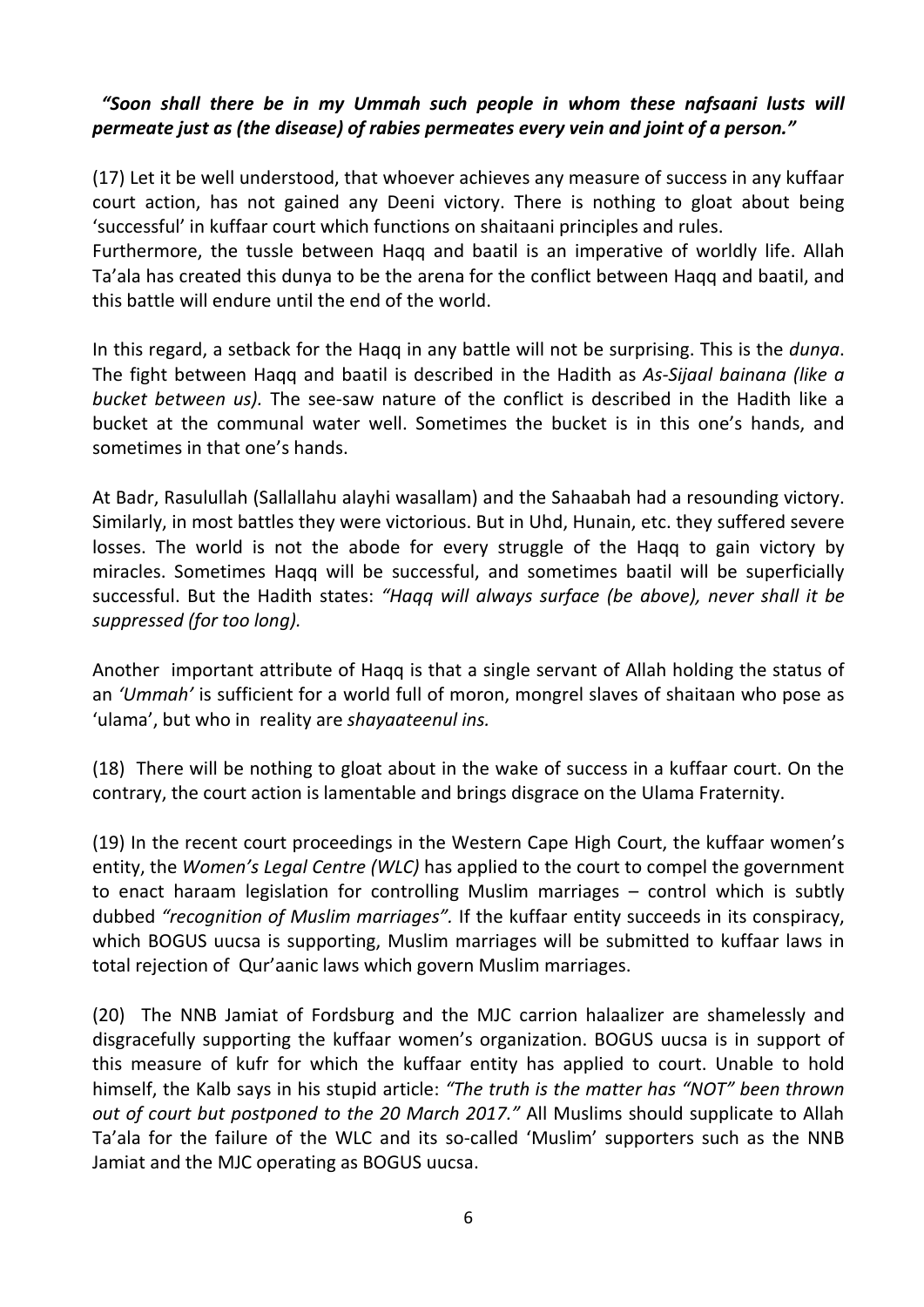The matter had most certainly been thrown out of the court regardless of its postponement which has brought dismay to the Reverend and the Kalb and their MJC Istinja supporters.

(21) Those Muslims who have found 'joy' in the 'throw out', be it a 'postponement', have valid cause for their enjoyment – an enjoyment which is chagrin to the Reverend and the Kalb. Those who enjoy a setback for baatil, have Islam at heart, and those such as the Reverend and the Kalb who are in an advanced stage of mourning on account of the repeated failures of their bosom ally, the kuffaar Women's Legal centre, enjoy and gloat whenever baatil scores a point over Haqq. They are utterly shameless in their flagrantly haraam support for this kuffaar women's entity which is openly in opposition to the Shariah of Islam.

(22) The Kalb of BOGUS uucsa says in his stupid statement:

*"Shame on those who find so much joy in deliberately sowing seeds of division and confusion in the Ummah."* 

He has miserably failed to enumerate the "seeds of division and confusion". Which are these "seeds" about which the Kalb is hallucinating? How did they sow the "seeds of division and confusion" by rejoicing the setback of the kuffaar women's entity? And, why does the Kalb and the votaries of BOGUS uucsa mourn over the affliction suffered by the kuffaar women's group who is satanically labouring to have the court mutilate the laws of the Shariah?

It is the BOGUS uucsa entity which is sowing the seeds of division and confusion in the Ummah by

- Supporting a kuffaar, anti-Islam feminist body
- Supporting the kufr so-called 'Muslim" marriages bill (MMB) which seeks to change the immutable Shariah of Allah Ta'ala.
- Entering into clandestine meetings with government agencies to gain acceptance for haraam projects.
- Disgracefully and fraudulently misleading the government and others into believing that BOGUS uuccsa is the representative of the entire Muslim community of South Africa, and of all the Ulama of the country.
- Dragging the Ulama to kuffaar court in its desperate and lustful craving for name and fame
- Etc., etc., etc.

Those who derive joy on account of the six month postponement of the case initiated by the kuffaar feminist body of *faajiraat* and *faasiqaat* who are being supported by the Reverend, the Kalb and the MJC Istinja characters, are NOT sowing the seeds of division. They are entitled to their 'enjoyment'. But those who claim to be Muslims have no right to mourn any affliction which settles on the *faajiraat* and *faasiqaat* who are hell-bent on